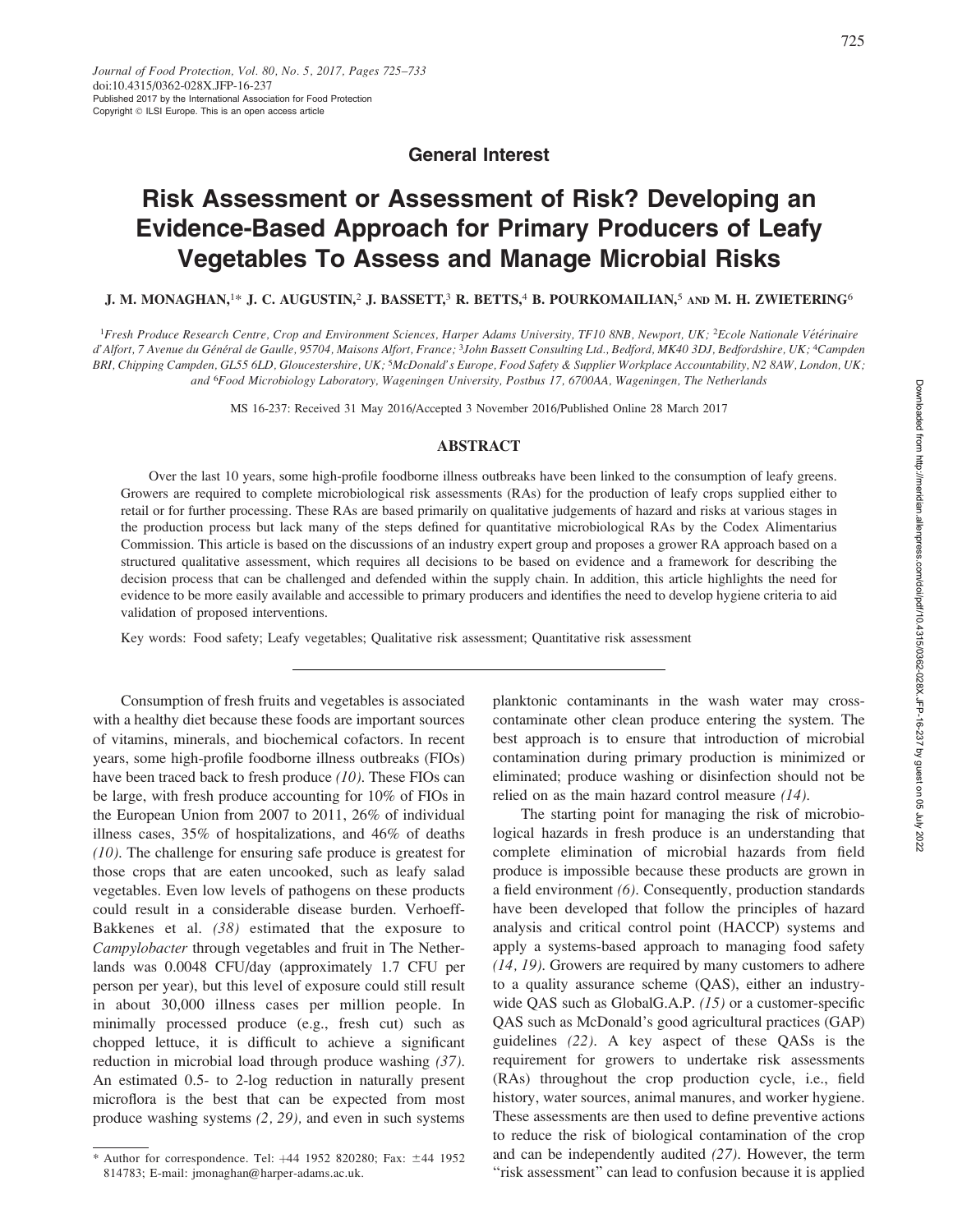to both a scientific process consisting of formal components and quantification of levels of risk as outlined by the Codex Alimentarius Commission (CAC) (4) and a more general, qualitative approach based more on expert opinion and experience as required by GAP, e.g., GlobalG.A.P. (15).

An expert group was convened in 2014 to discuss the application of microbial RAs in primary production (i.e., by growers) of fresh produce that is usually eaten raw, with particular emphasis on leafy greens entering both the retail and processing supply chains. This article was written based on these group discussions and is intended for those working within the food production chain, including regulatory agencies, and for academics who work in the area of microbiological risk management for primary crop production. The article includes a brief discussion of the contrast between the steps involved in RA as defined by the CAC and those steps commonly involved in RA as understood by primary producers in compliance with QASs. Three scenario examples are given to outline the steps needed to complete a grower RA (GRA) of microbiological hazards, justified with evidence, that can be used for fresh produce that is usually eaten raw.

Whole head lettuce is a field grown crop that can be eaten raw and has been associated with FIOs in various countries (10). Lettuces are often grown from transplanted young plants (although some crops may be raised from seed), and the time from transplanting to maturity is 6 to 8 weeks (32). The high water content needed for mature lettuce heads  $(\sim)95\%$  means that crops are commonly irrigated. Lettuce is harvested by hand by cutting with a knife, and heads are either collected in field crates for packing in a packinghouse or processing at a factory or are packed in retail packaging in the field with mobile packing rigs (24). Lettuce is eaten raw or may be minimally processed as a sliced or shredded product for sale as a ready-to-eat ingredient.

During a field growing season, any foodborne pathogens present will encounter variable environmental conditions such as UV radiation  $(18)$ , humidity  $(8)$ , and temperature (14, 16) that affect their persistence, particularly on leaf and soil surfaces. Quantitative microbial RAs have been developed to study the prevalence of Escherichia coli O157:H7 (23), Salmonella (23, 30), and Listeria monocytogenes (7) in leafy greens. These approaches provide information that can help policymakers and researchers develop better food safety management systems for crop production. However, quantitative microbial RAs are very difficult to develop at the primary producer level because the necessary data are not available because of limited testing abilities and the low prevalence of foodborne pathogens in the production environment  $(3, 23)$ . Thus, qualitative RAs are utilized at the primary production level.

# RA OR ASSESSMENT OF RISK FOR PRIMARY PRODUCERS

A number of RAs are required by QASs and GAP to be completed by growers covering contamination hazards, including those relating to microbial food safety as part of a risk management process. However, the structure of RAs in QASs differs from that defined by the CAC as ''a scientifically based process consisting of four steps: hazard identification, hazard characterization, exposure assessment and risk characterization'' (4). For example, GlobalG.A.P. Annex AF1  $(15)$  defines the five steps for RAs as: (i) identify the hazards, (ii) decide who or what might be harmed and how, (iii) evaluate the risks and decide on precautions, (iv) record the work plan and findings and implement them, and (v) review the assessment and update if necessary. This approach is widely followed by QASs. However, this structure does not satisfy the CAC definition of an RA (4). Hazard identification (ID) is undertaken at a superficial level, where relative hazards are not considered between different species, e.g., verotoxigenic E. coli versus Salmonella (15). Exposure assessment considers the consumer exposure to microbial hazards in a very limited way; in essence the growers address this question: is it probable or possible that any microbial contamination on the product could lead to illness in a consumer? Because hazards have not been identified at a species level and subsequent domestic processing steps may not be known, growers cannot estimate the level or likelihood of the occurrence of microbial hazards in the produce at the time of consumption. Generally speaking, neither hazard characterization nor risk characterization are conducted at the grower level but rather are addressed by food safety enforcement agencies (i.e., governmental agencies) (12) and developed by academics and researchers.

Clearly, the process followed by growers does not entail a ''true'' RA as defined by the CAC, and the term ''risk assessment'' may not well suited to the assessment of risk that growers are completing. However, this term is used widely throughout fresh produce risk management programs, including industry-led QAS initiatives (15) and commercial Codes of Practice (22). As a consequence, we have attempted to construct an assessment of risk that moves toward complying with the concepts of an RA as defined by the CAC, calling this a GRA.

GRA tools are available to growers to help with exposure assessment estimations, e.g., as a decision tree (15), a spreadsheet-based likelihood times severity score  $(34)$ , or a Web-based accumulated score  $(31)$ . These tools can be used to allocate an absolute value to a qualitative relative factor. Although widely utilized by growers, these approaches rely on a third party to prescribe risk, leading to an inability to adapt an GRA to a specific local crop or local environmental conditions. The GRAs developed are routinely audited by third parties to ensure compliance with the requirements of many QASs and ideally justify the allocation of risk levels.

# DEVELOPING AN EVIDENCE-BASED GRA FOR PRIMARY PRODUCERS

We propose that a GRA should use locally relevant evidence to allocate risk and justify decisions made throughout the process; evidence should be drawn from ''scientific literature, from databases such as those in the food industry, government agencies, and relevant international organizations and through solicitation of opinions of experts'' (5). Peer-reviewed scientific reports can provide clear evidence to support specific interventions and are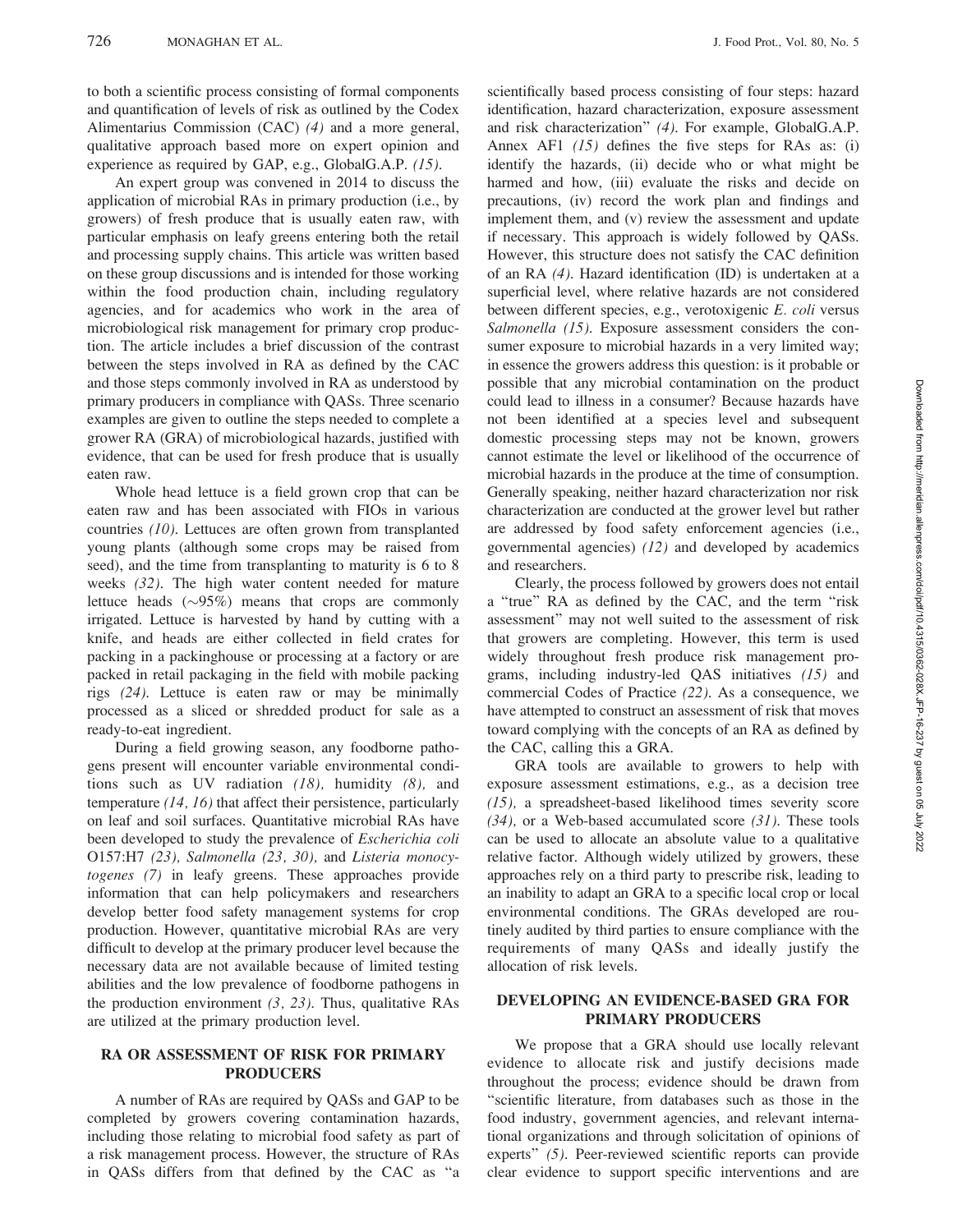| Vector          | Risk factor                   | Growing <sup>b</sup> | Harvest <sup>c</sup> | Primary processing <sup>d</sup> | Storage and transport <sup>e</sup> |
|-----------------|-------------------------------|----------------------|----------------------|---------------------------------|------------------------------------|
| Water           | Irrigation                    | М                    |                      |                                 |                                    |
|                 | Cooling systems               |                      |                      | M                               | M                                  |
|                 | Wash water                    |                      |                      | M                               |                                    |
|                 | Flooding                      | <b>UM</b>            |                      |                                 |                                    |
| Soil            | Manure-based soil amendments  | М                    |                      |                                 |                                    |
| Livestock       | Farmed livestock in rotation  | M                    |                      |                                 | M                                  |
|                 | Incursion by farmed livestock | <b>UM</b>            |                      |                                 |                                    |
|                 | Wildlife, pests               | <b>UM</b>            |                      |                                 | M                                  |
| <b>Surfaces</b> | Workers                       | М                    | M                    | M                               | M                                  |
|                 | Equipment                     |                      | M                    | M                               | M                                  |

TABLE 1. Potential vectors and microbiological risk factors at different stages (10) in primary production of a leafy crop such as lettuce, with indication of whether the risk factor is actively introduced by the grower (managed) or occurs without the active introduction  $(unmanaged)^a$ 

 $a<sup>a</sup>$  M, managed risk factor; UM, unmanaged risk factor.

 $<sup>b</sup>$  Cultivar selection, site selection, planting, irrigation, application of fertilizers, pest and weed management, canopy manipulation, and crop</sup> rotation.

 $c$  Hand and mechanical harvesting.

<sup>d</sup> Field sanitation, field trimming, field coring, field packing, removing field heat, and field containers.

 $e^{i}$  Transport to the packinghouse and cooling.

becoming increasingly available through open-access publishing agreements. However, these reports are not always best suited to use by risk managers in small to medium grower businesses where a tertiary level of microbiology training may be needed to utilize the information. Evidence may be summarized in information available to support QASs (e.g., GlobalG.A.P. (15), McDonald's GAP (22), and the Red Tractor fresh produce scheme  $(31)$  or government bodies responsible for food safety (e.g., the U.K. Food Standards Agency and the European Food Safety Authority [EFSA]). Manufacturers or suppliers of equipment may provide evidence on effectiveness of processes such as water treatment. Growers are more often utilizing microbial testing to monitor process controls, and an E. coli–based hygiene criterion for leafy greens at preharvest, harvest, or postharvest at the farm has been recommended by the EFSA (11) as being useful at the primary production stage. Growers could use historic site-specific microbiological sampling data to provide evidence of intervention effectiveness. The validity of evidence, both the source and application, may be open to challenge, and food safety agencies such as the EFSA and the U.S. Food and Drug Administration and the journal Quality Assurance and Safety of Crops and Foods play and important role in clearly identifying and summarizing acceptable evidence to support decisions about interventions in GRAs.

The proposed GRA consists of the following four components:

- 1. Hazard ID. Microbial organisms that could lead to an FIO from identified product types are identified from information sources.
- 2. Initial exposure assessment. How likely is it that any microbial contamination occurring during crop production would be at a level on the product that could cause illness in the consumer at the time of consumption?
- 3. Intervention assessment. How likely is it that an individual intervention during crop production will

reduce the level of microbial contamination of the product?

4. Exposure assessment following intervention. How likely is it that any microbial contamination occurring during crop production would be at a level on the product that could cause illness in the consumer at the time of consumption, following single or multiple mitigation steps or hurdles?

Hazard ID. The process of hazard ID in an industry context is familiar to many as the first part of any HACCP system (28). A review of risks posed by food of nonanimal origin revealed that the main hazards to consider in leafy salads are Salmonella and norovirus (10). Uyttendaele et al. (36) identified E. coli O157, Salmonella, norovirus, and Cyclospora cayetanensis as the main causes FIOs associated with leafy salad. In these cases, the most probable route of contamination (i.e., risk factor) of the produce was through direct or indirect fecal contamination from infected livestock or workers. Not all microbial hazards in fresh produce are linked to fecal contamination, but unless other evidence is available, from a primary production perspective microbial pathogens from feces are a generic hazard with no discrimination between microbial species unless an emphasis on a particular species is required. Thus, the GRA would list ''generic fecal hazard'' at the hazard ID stage.

Irrigation water, harvesting conditions, sanitation practices, worker hygiene, and storage conditions are all identified as factors that influence the risk of fecal contamination of crops and need particular consideration (11, 14). Useful information includes the individual stages of production and the means by which fecal contamination can occur. An example for lettuce is presented in Table 1 using the stages of production suggested by the EFSA  $(10)$ . The GRA can then follow a systematic and transparent approach for each step of the process using suitable relevant evidence.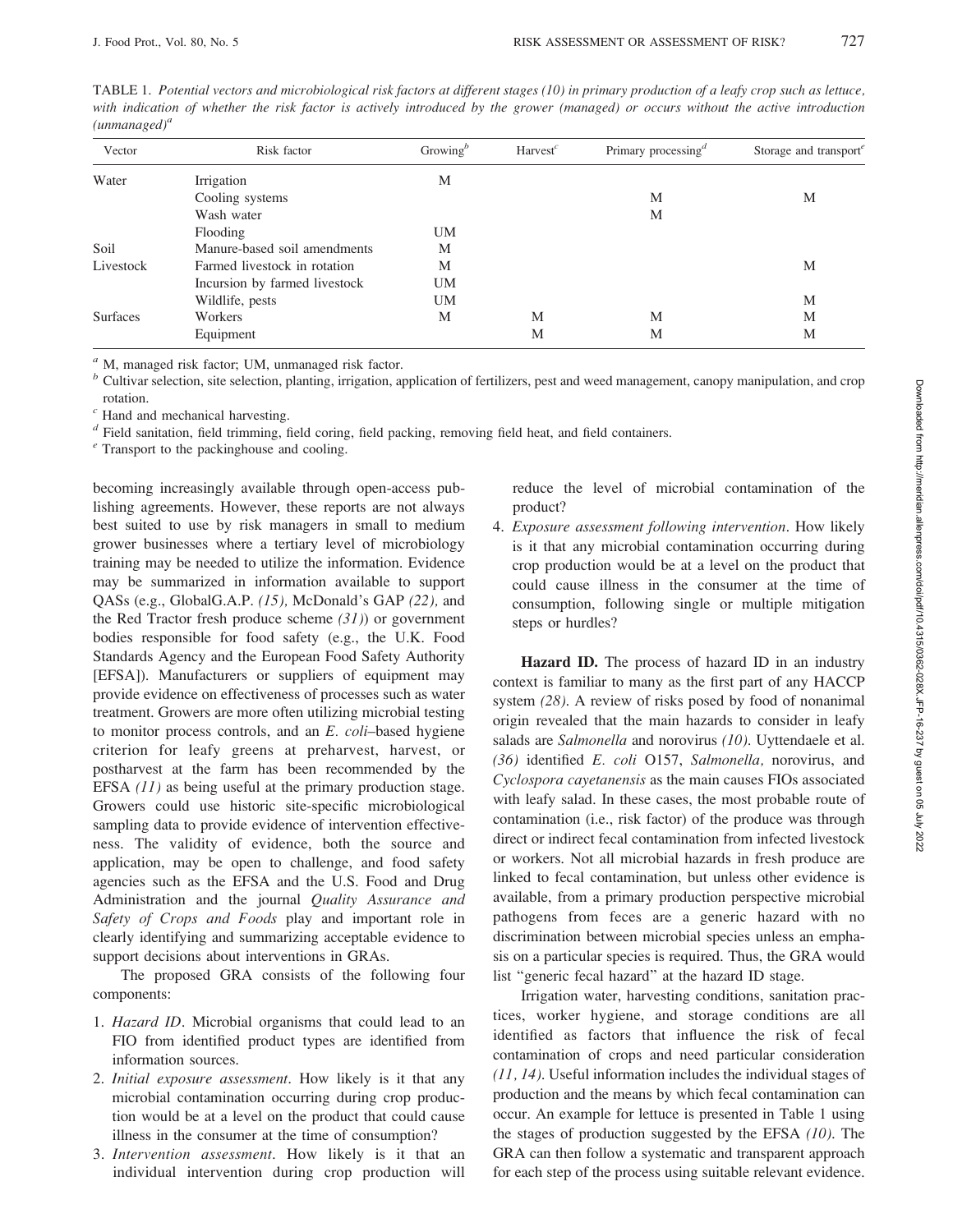TABLE 2. Probability descriptors for likelihood that microbiological contamination can occur at levels associated with human illness<sup>a</sup>

| Probability<br>category | Interpretation                               |
|-------------------------|----------------------------------------------|
| Negligible              | So rare that it does not merit consideration |
| Very low                | Very rare but cannot be excluded             |
| Low                     | Rare but does occur                          |
| Medium                  | Occurs regularly                             |
| High                    | Occurs very often                            |
| Very high               | Events occur almost certainly                |

 $a$  Categories were agreed on by the U.K. Advisory Committee on the Microbiological Safety of Food in their meeting on 29 May 2012 as appropriate for classifying risk levels in their risk assessments for the U.K. Food Standards Agency. Categories were derived from EFSA (9) and modified from World Organization for Animal Health (40) descriptors.

Initial exposure assessment. An initial exposure assessment requires a qualitative estimation of the likelihood that a microbial hazard or hazards would be at a level on the crop that could subsequently cause illness in the consumer. At this stage the GRA needs to consider the routes of contamination that could lead to a potentially significant level of contamination and hence a significant level of risk to the consumer. Table 1 summarizes multiple risk factors, i.e., routes of potential contamination, at different times during the production of a lettuce crop. A separate initial exposure assessment should be developed for each of these risk factors, defining the qualitative probability of contamination. The relative value ascribed should be justified with evidence based on quantitative data, such as regular environmental monitoring. To ensure consistency between multiple assessments, a proposed table of descriptors for the likelihood of contamination is presented in Table 2.

Intervention assessment. The assessment of intervention effectiveness can be quantitative if there are appropriate data, e.g., a water filter with validation data from the manufacturer that the filter will consistently remove 4 log units of a bacterial hazard from a water source when data are sufficient to suggest a maximum contamination of 2 log units. However, in most hazard–stage of crop production– intervention scenarios, data will not be specific enough or sufficient to make quantitative conclusions. The data may instead come from such sources as expert opinions (e.g., the Food and Agriculture Organization of the United Nations  $(13)$ ), QASs (e.g., Annex FV1 and GlobalG.A.P.  $(15)$ ), or published studies (14) in which qualitative descriptions of effectiveness may be used.

We propose the use of the following two categories of effectiveness: effective or partially effective. "Effective" is interpreted as a validated reduction intervention to produce a consistently negligible exposure risk. ''Partially effective'' is interpreted as a nonvalidated reduction intervention that may not consistently reduce the exposure risk to negligible levels. Validation of a process can be defined as ''the action of proving and documenting that any process, procedure or

method actually and consistently leads to the expected results'' (39).

We limited the descriptors to two because in many cases clear differentiation among more categories would be difficult. Both categories must be further defined for any given RA to allow a consistent evaluation of independent interventions. When several interventions are targeted at one risk factor, an assessment of the additive effectiveness of all the interventions is needed. In many cases, this assessment will be subjective; however, the evidence for each intervention must be documented, and the rationale for the overall effectiveness must be captured. Table 3 summarizes possible interventions and their effectiveness for the hazards identified in Table 1. No uniquely effective or singular control point for microbial hazards in field grown leafy vegetables such as lettuce is available (14), and harvested leafy greens are not subjected to physical interventions that completely eliminate microbial contamination  $(11)$ . This situation highlights the challenge of minimizing risk to a consumer and the particular challenge in developing robust GRAs for crop production.

Exposure assessment following interventions. Single or multiple preventive and/or interventive actions may be utilized in a leafy crop production system, and hazards may be introduced at different stages of production  $(11)$ . Thus, the combined risk reduction at the end of primary production must be summarized. Assessing the exposure following one or more interventions can be facilitated by a simple qualitative matrix that combines the inputs of exposure probability (before intervention) and the effectiveness of interventions as described above. Such an approach could be used to consistently and transparently document the likelihood of postintervention exposure to significant levels of microorganisms associated with human illness. Exposure assessment after intervention is used as a proxy for risk because the actual risk to consumers is not readily calculable. An example matrix with outputs in terms of acceptability of residual risk after intervention is given in Table 4. This assessment would be completed for each potential route of microbial contamination (see Table 1). The outputs of ''acceptable'' or "review" (where the decision to accept the intervention must be justified) would be determined by the individual business. A series of partial steps may also act as hurdles, where each intervention leads to an assumed reduction of risk leading to an acceptable output.

#### SCENARIOS

We have proposed a structured RA that requires the user to justify actions and decisions at each step by drawing on a range of evidence from quantitative to best practice recommendations. The approach is illustrated in the three following scenarios.

Scenario 1—open water source with no water treatment. In this scenario (Table 5), a leafy vegetable producer has a winter storage irrigation reservoir or lagoon. The hazard ID is listed as generic fecal hazard because the microbial risk is not specified. Because the lagoon provides irrigation water, the stage of production where the risk is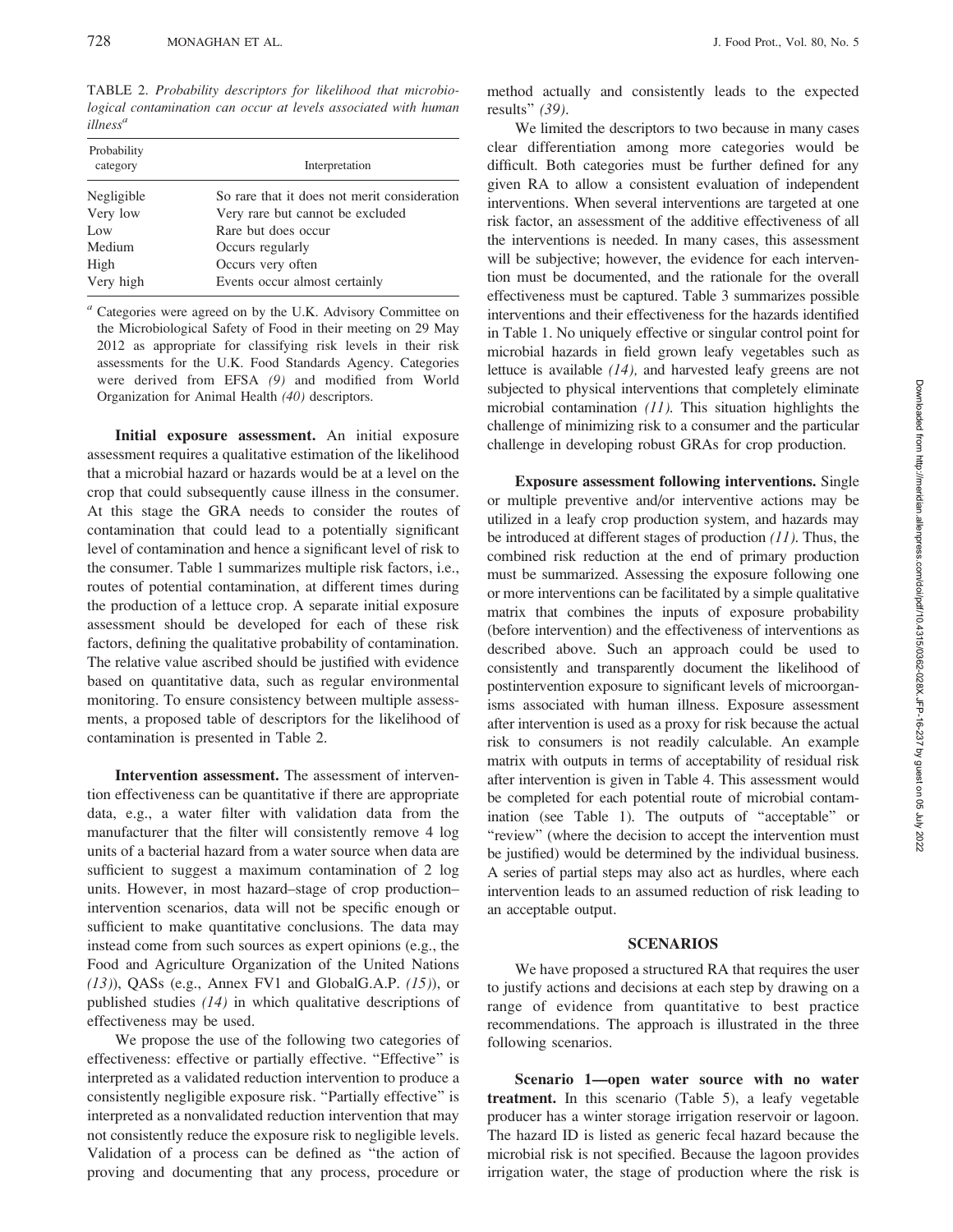|                 |                                  | Interventions <sup><i>a</i></sup>                                                       |                                  |                                              |                                        |  |  |
|-----------------|----------------------------------|-----------------------------------------------------------------------------------------|----------------------------------|----------------------------------------------|----------------------------------------|--|--|
| Vector          | Risk factor                      | Growing <sup><math>b</math></sup>                                                       | $Harvest^c$                      | Primary processing <sup><math>d</math></sup> | Storage and transport $e$              |  |  |
| Water           | Irrigation                       | Clean water source,<br>water treatment,<br>timing before harvest,<br>avoid leaf contact |                                  |                                              |                                        |  |  |
|                 | Wash water                       |                                                                                         |                                  | Clean water source,<br>water treatment       |                                        |  |  |
|                 | Cooling systems                  |                                                                                         |                                  | Clean water source,<br>water treatment       | Clean water source,<br>water treatment |  |  |
|                 | Flooding                         | Site selection                                                                          |                                  |                                              |                                        |  |  |
| Soil            | Manure-based soil<br>amendments  | Composting, heat<br>treatment, timing<br>before planting                                |                                  |                                              |                                        |  |  |
| Livestock       | Farmed livestock<br>in rotation  | Timing before planting                                                                  |                                  |                                              |                                        |  |  |
|                 | Incursion by<br>farmed livestock | Fencing, site location                                                                  |                                  |                                              |                                        |  |  |
|                 | Wildlife, pests                  | Pest control, fencing                                                                   |                                  |                                              | Pest-proof structures,<br>pest control |  |  |
| <b>Surfaces</b> | Workers                          | Training, adequate<br>facilities                                                        | Training, adequate<br>facilities | Training, adequate<br>facilities             | Training, adequate<br>facilities       |  |  |
|                 | Equipment                        |                                                                                         | Cleaning, disinfection           | Cleaning, disinfection                       | Cleaning, disinfection                 |  |  |

|  |  |  |  |  | TABLE 3. Table of interventions for potential microbiological hazards during the primary production of a leafy vegetable crop |  |  |  |  |  |  |  |  |  |
|--|--|--|--|--|-------------------------------------------------------------------------------------------------------------------------------|--|--|--|--|--|--|--|--|--|
|--|--|--|--|--|-------------------------------------------------------------------------------------------------------------------------------|--|--|--|--|--|--|--|--|--|

 $a$  Interventions in this table are drawn from previous detailed reviews (11, 13, 14). Text in bold indicates effective elimination of hazard; text in italics indicates partial reduction of hazard.

 $<sup>b</sup>$  Cultivar selection, site selection, planting, irrigation, application of fertilizers, pest and weed management, canopy manipulation, and crop</sup> rotation.

 $c$  Hand and mechanical harvesting.

 $d$  Field sanitation, field trimming, field coring, field packing, removing field heat, and field containers.

 $e$ <sup>e</sup> Transport to the packinghouse and cooling.

being considered is the growing stage, and this is a managed risk factor (as defined in Table 1) because the grower will actively control the act of irrigating the crop. The potential exposure assessment is the first step that requires evidence. In this scenario, historical water testing for E. coli is available to the producer, and the range is 10 to 850 CFU/ 100 ml over the last 5 years. This value complies with current guidance in GlobalG.A.P. (15) of  $\leq$ 1,000 CFU/100 ml, allowing use of this irrigation water on crops that will be eaten uncooked, but this value is at the upper end of indicator levels and shows that the fecal contamination of the water occurs regularly and thus is assigned the potential exposure assessment value of medium (see Table 2). The producer could propose to undertake no intervention, but the

TABLE 4. Matrix of initial exposure assessment (from Table 2) by effectiveness of intervention (from Table 3)

| Initial                                                      | Effectiveness of intervention                                                    |                                                                                                 |                                                                                                           |  |  |  |
|--------------------------------------------------------------|----------------------------------------------------------------------------------|-------------------------------------------------------------------------------------------------|-----------------------------------------------------------------------------------------------------------|--|--|--|
| exposure<br>assessment                                       | Effective<br>Partial                                                             |                                                                                                 | No intervention                                                                                           |  |  |  |
| Negligible<br>Very low<br>Low<br>Medium<br>High<br>Very high | Acceptable<br>Acceptable<br>Acceptable<br>Acceptable<br>Acceptable<br>Acceptable | Acceptable<br>Acceptable<br>Acceptable<br>Action required<br>Action required<br>Action required | Acceptable<br>Action required<br>Action required<br>Action required<br>Action required<br>Action required |  |  |  |

exposure assessment following intervention would be medium  $\times$  no intervention = action required. The producer would need to propose one or more interventions and provide associated evidence to allow this water to be used to irrigate the leafy crop.

In scenario 1, the grower proposes two interventions: (i) avoiding leaf contact by using drip tape to apply the irrigation and (ii) stopping irrigation 7 days before harvest. These now need to be identified as either effective or partial, and the assessment must be justified. Both interventions would be classed as partial. Avoiding contact with the leaf is a suggested intervention from an industry source of information  $(15)$ , but soil splash can occur  $(25)$  so contamination is still possible. Allowing a period of time between the last irrigation step and harvest could also reduce the risk of harvesting a contaminated crop because bacteria rapidly decline on the leaves of lettuce under warm, dry conditions (16) but bacteria can persist under cooler conditions (17). Hence, neither intervention can be viewed as effective, and are both classified as partial, leading to a postintervention exposure assessment of action required for both interventions. In this scenario, the grower has no other higher quality water sources to consider. However, because both interventions are applied to the irrigation water, combined exposure following intervention needs to be considered. This decision is difficult with very little information available to base it on. A combination or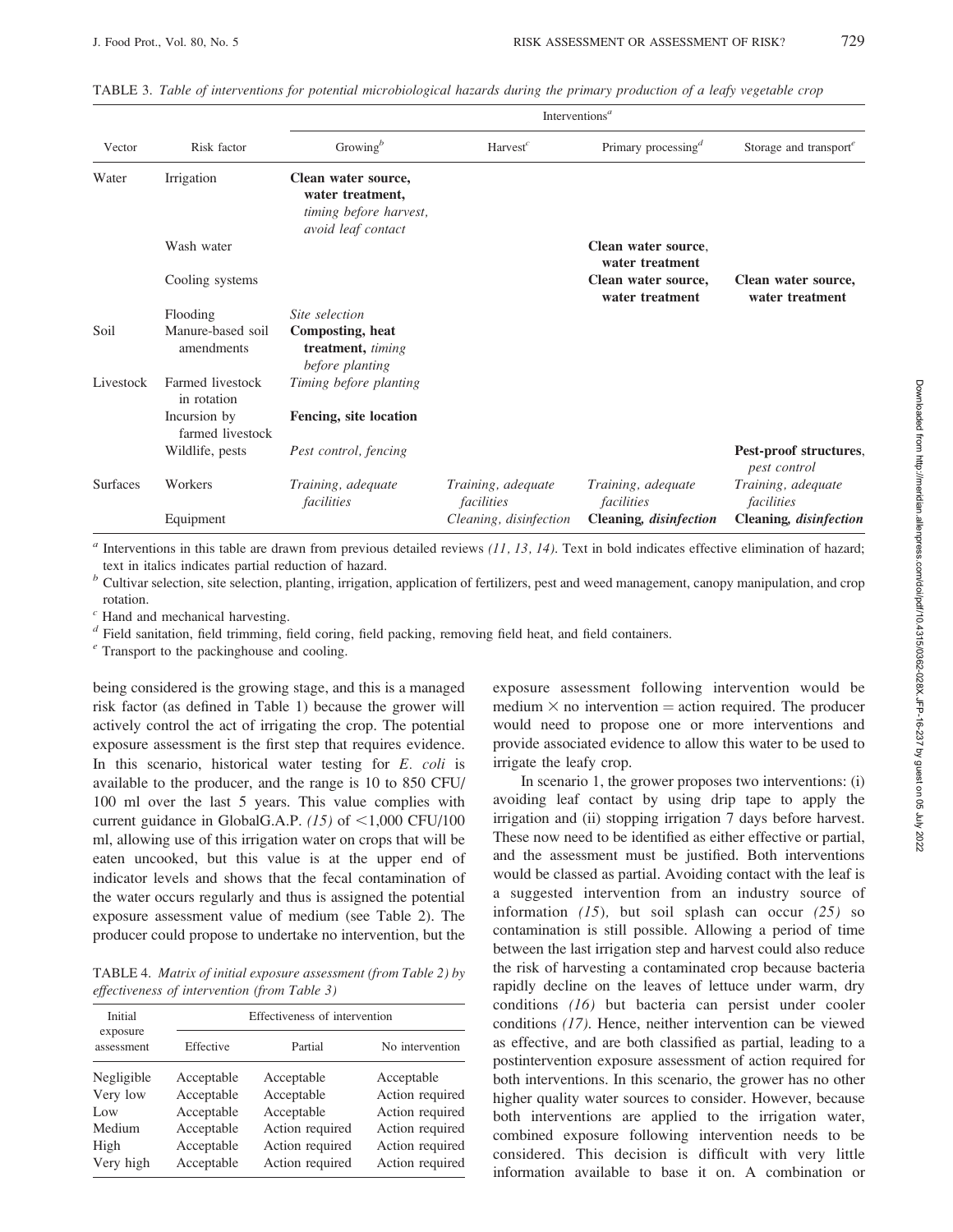| Decision point                             | Description                                                                                                                                                                     |  |  |  |
|--------------------------------------------|---------------------------------------------------------------------------------------------------------------------------------------------------------------------------------|--|--|--|
| Risk assessment                            | Irrigation water source (lagoon 1)                                                                                                                                              |  |  |  |
| Hazard ID                                  | Generic fecal hazard                                                                                                                                                            |  |  |  |
| Stage of production                        | Growing                                                                                                                                                                         |  |  |  |
| Managed or unmanaged                       | Managed                                                                                                                                                                         |  |  |  |
| Potential exposure                         | Medium                                                                                                                                                                          |  |  |  |
| Evidence                                   | Monthly water tests for E. coli reveal $10-850$ CFU/100 ml over last 5 yr                                                                                                       |  |  |  |
| Intervention 1                             | Avoid leaf contact by using drip tape                                                                                                                                           |  |  |  |
| Effectiveness                              | Partial                                                                                                                                                                         |  |  |  |
| Evidence                                   | Annex FV1 GlobalG.A.P. guidelines 5.1.1, water at preharvest $(15)$ ; water or soil can<br>be splashed onto the leaf $(25)$                                                     |  |  |  |
| Intervention 2                             | Stop irrigation 7 days before harvest                                                                                                                                           |  |  |  |
| <b>Effectiveness</b>                       | Partial                                                                                                                                                                         |  |  |  |
| Evidence                                   | Rapid decline of indicators, i.e., 3–5-log reduction on lettuce leaves in 1 wk when<br>conditions are warm and dry $(16)$ , but indicators can persist when cool and wet $(17)$ |  |  |  |
| Exposure assessment following intervention |                                                                                                                                                                                 |  |  |  |
| Intervention 1                             | Medium $\times$ partial = requires action                                                                                                                                       |  |  |  |
| Intervention 2                             | Medium $\times$ partial = requires action                                                                                                                                       |  |  |  |
| Combined exposure assessment               | Acceptable                                                                                                                                                                      |  |  |  |
| Evidence                                   | Multiple partial interventions                                                                                                                                                  |  |  |  |
| Monitoring action                          | Monitor water quality over the growing season                                                                                                                                   |  |  |  |

TABLE 5. Summary of decision points and evidence for undertaking evidence-based grower risk assessment; scenario 1: assessing an open irrigation water source with no water treatment

bundling of strategies can be viewed as following the principle of the hurdle effect or hurdle technology (20) more commonly applied in food preservation. A combination or bundling of strategies can be viewed as following the principle of the hurdle effect or hurdle technology (20), more commonly applied in food preservation, where an assumed synergy, or even a multiplicative interaction, between combinations of partial treatments with different modes of action, leads to increased efficacy. The authors are unaware of scientific studies on or evidence for the effect of a hurdle approach in leafy crop production, yet the grouping of multiple partial interventions is a common recommendation to growers (e.g., GlobalG.A.P. (15) and Red Tractor Assurance  $(31)$ ) because there are few stages where an intervention can be classed as effective. Consequently, growers would need to establish their own evidence base for the effectiveness of the combination of these two interventions to justify the postintervention exposure assessment of acceptable. One approach would be to implement a sampling strategy where levels of E. coli would be routinely monitored in the irrigation water at point of abstraction and on harvested heads using  $E.$   $\text{coli}$  as a hygiene criterion, as suggested by EFSA  $(11)$ . The frequency of the tests would also need to be decided based on best practice recommendations. Although most standards suggest tests should be done more frequently for water sources deemed to be higher risk, there is little actual indication of the numbers of tests required. The McDonald's Corporation (22) standard derived from the Food Safety Modernization Act in the United States  $(35)$  recommends that five samples be taken during the growth of a lettuce crop or over a period of 30 days, whichever is shorter. This approach is thus listed in the monitoring actions for this scenario.

Alternatively, the grower could monitor irrigated soil for indicator species, investigate use of a relatively safer water source, avoid the use of uncontrolled surface water, or treat the water  $(1, 36)$ . This last option is presented in scenario 2.

Scenario 2—open water source and UV-C treatment. In this scenario (Table 6), the same water source is available to the grower, and the same stages would be completed as described for scenario 1, i.e., generic fecal hazard at the growing stage with a managed risk factor. In scenario 2, the intervention proposed would be an in-line UV-C treatment system  $(1)$ . This technology has a reported microbial reduction range of 0.5 to 5.0 log CFU/ml (1). For this intervention to be assessed as effective, the reduction in bacteria through the process would need to be validated, i.e., evidence would be needed to demonstrate that the equipment ''actually and consistently leads to the expected results'' (39). This evidence could be gathered through regular monitoring of water before and after treatment at a frequency suggested by the manufacturer or customer QAS. For example, the Marks and Spencer guidelines (21) require a 3-log reduction of a range of indicator species as validation for irrigation water treatment. This result would allow the postintervention assessment of medium  $\times$  effective = acceptable, with the monitoring requirements listed in the monitoring action.

Scenario 3—worker hygiene on a lettuce harvesting rig. In this scenario (Table 7), the hazard ID is again generic fecal hazard because the microbial risk is not specified. The stage of production is harvest, and this is a managed risk factor. The potential exposure assessment is medium because the worst-case scenario is assumed, where hands are regularly contaminated following the use of a field toilet before any interventions are implemented. In scenario 3, the grower proposes three interventions: (i) training for all field workers, (ii) provision of adequate toilet and hand washing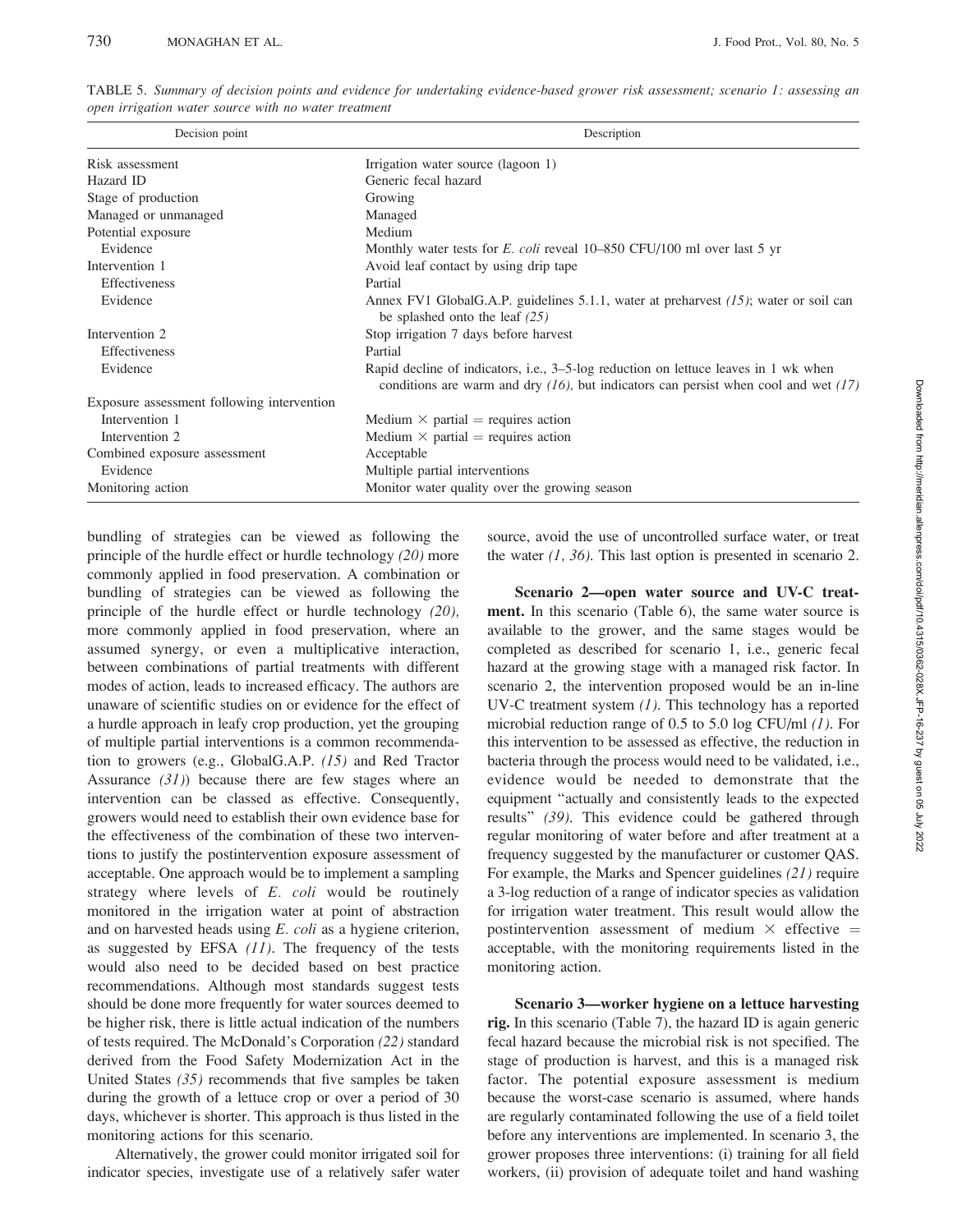| Decision point                             | Description                                                                                                                                                    |  |  |  |
|--------------------------------------------|----------------------------------------------------------------------------------------------------------------------------------------------------------------|--|--|--|
| Risk assessment                            | Irrigation water source (lagoon 1)                                                                                                                             |  |  |  |
| Hazard ID                                  | Generic fecal hazard                                                                                                                                           |  |  |  |
| Stage of production                        | Growing                                                                                                                                                        |  |  |  |
| Managed or unmanaged                       | Managed                                                                                                                                                        |  |  |  |
| Potential exposure                         | Medium                                                                                                                                                         |  |  |  |
| Evidence                                   | Monthly water tests for E. coli reveal $10-850$ CFU/100 ml over last 5 yr                                                                                      |  |  |  |
| Intervention                               | Water UV treatment unit                                                                                                                                        |  |  |  |
| <b>Effectiveness</b>                       | Effective                                                                                                                                                      |  |  |  |
| Evidence                                   | Validated as producing a consistent 3-log reduction of a range of indicator species<br>following manufacturer's protocol at the start of the irrigation period |  |  |  |
| Exposure assessment following intervention | Medium $\times$ effective = acceptable                                                                                                                         |  |  |  |
| Combined exposure assessment               | Acceptable                                                                                                                                                     |  |  |  |
| Evidence                                   | Effective water treatment used                                                                                                                                 |  |  |  |
| Monitoring action                          | Monitor water quality before and after UV treatment unit weekly                                                                                                |  |  |  |

TABLE 6. Summary of decision points and evidence for undertaking evidence-based grower risk assessment; scenario 2: open irrigation water source with UV treatment unit

facilities in the field, and (iii) using gloves while handling the crop. All three interventions would be classed as partial based on evidence in the scientific literature and observed in the field. Training improves knowledge of food safety requirements for field workers, but compliance still requires motivation from supervisors (33). Provision of adequate toilet and hand washing facilities will enable correct hygiene procedures to be followed by field workers, but facilities can become dirty through use (as observed in the field in this scenario) and door handles and latches of field toilets also become sources of contamination (27). Use of gloves can also prevent transfer of microorganisms from workers' hands to the lettuce but only if the gloves are put on correctly over clean hands (26), and gloves can split during fieldwork (as observed in the field in this scenario). The three interventions would therefore be assessed as medium  $\times$ partial  $=$  action required. As for scenario 1, a hurdle technology approach (20) would be required to assess the

TABLE 7. Summary of decision points and evidence for undertaking evidence-based grower risk assessment; scenario 3: worker hygiene on a lettuce harvesting rig

| Decision point                             | Description<br>Worker hygiene, lettuce harvesting rig                                                                                 |  |  |  |
|--------------------------------------------|---------------------------------------------------------------------------------------------------------------------------------------|--|--|--|
| Risk assessment                            |                                                                                                                                       |  |  |  |
| Hazard ID                                  | Generic fecal hazard                                                                                                                  |  |  |  |
| Stage of production                        | <b>Harvest</b>                                                                                                                        |  |  |  |
| Managed or unmanaged                       | Managed                                                                                                                               |  |  |  |
| Potential exposure                         | Medium                                                                                                                                |  |  |  |
| Evidence                                   | Hands not sampled previously, so assuming worst-case scenario where hands<br>are regularly contaminated following use of field toilet |  |  |  |
| Intervention 1                             | Training for all field workers                                                                                                        |  |  |  |
| Effectiveness                              | Partial                                                                                                                               |  |  |  |
| Evidence                                   | Training improves knowledge for workers but motivation from supervisors<br>also needed $(33)$                                         |  |  |  |
| Intervention 2                             | Provide adequate toilet and hand washing facilities                                                                                   |  |  |  |
| Effectiveness                              | Partial                                                                                                                               |  |  |  |
| Evidence                                   | Facilities may become dirty over time (observed)                                                                                      |  |  |  |
| Intervention 3                             | Use gloves while handling crop                                                                                                        |  |  |  |
| Effectiveness                              | Partial                                                                                                                               |  |  |  |
| Evidence                                   | Gloves can split (observed)                                                                                                           |  |  |  |
| Exposure assessment following intervention |                                                                                                                                       |  |  |  |
| Intervention 1                             | Medium $\times$ partial = requires action                                                                                             |  |  |  |
| Intervention 2                             | Medium $\times$ partial = requires action                                                                                             |  |  |  |
| Intervention 3                             | Medium $\times$ partial = requires action                                                                                             |  |  |  |
| Combined exposure assessment               | Acceptable                                                                                                                            |  |  |  |
| Evidence                                   | Multiple hurdles reduce total risk                                                                                                    |  |  |  |
| Monitoring actions                         |                                                                                                                                       |  |  |  |
| Intervention 1                             | Recorded training for each worker                                                                                                     |  |  |  |
| Intervention 2                             | Daily start-up sheets to record condition of toilets and reemphasize<br>hand hygiene standards                                        |  |  |  |
| Intervention 3                             | Hand swabs of sample of field workers monthly through harvest season                                                                  |  |  |  |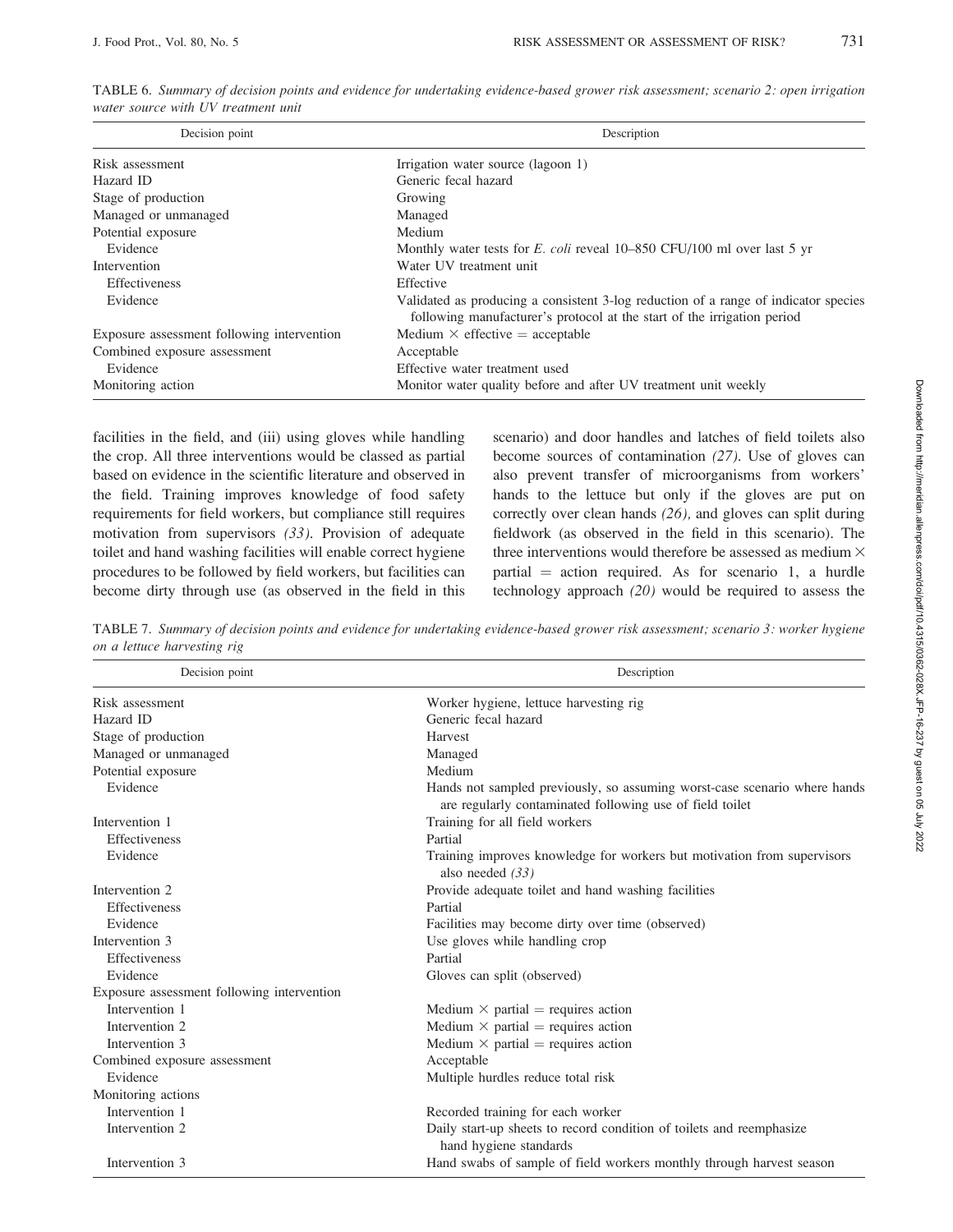exposure assessment following intervention as acceptable. Quantification of the risk of contamination from field workers' hands at harvest is difficult. One approach is to undertake a regime of swabbing sampling workers' hands throughout the season and testing for levels of  $E.$  coli on the hands of randomly selected workers. Recording training for each worker and checking and recording the condition of field toilets and hand washing facilities at the start of each day would provide evidence that the interventions were being applied (14, 15). These actions would be recorded in the monitoring actions section.

#### LIMITATIONS

Requiring evidence to justify RAs and the effectiveness of interventions will strengthen decisions made within a GRA. Although evidence is increasingly accessible through open access publishing, academic articles are not always best suited to use by risk managers in small to medium grower businesses, thus limiting the use of relevant data to provide evidence for stages in the RA process.

GAP indicate that multiple interventions may be applied to minimize risks of contamination of the final product; however, no direct scientific studies have been conducted to quantify the effect of the hurdle technology approach in the field. As a consequence, RAs are being built on assumptions rather than evidence. One solution for growers is the implementation of wide-ranging monitoring of microbial indicators. However, no accepted validation or monitoring hygiene criteria currently exist. The EFSA (11) has recently proposed using E. coli as a hygiene indicator for primary production but has recommended that more data and standardization of sampling procedures are needed before values could be identified. A key challenge to undertaking the GRA approach is the cost of collecting evidence. However, some supply chains are already being modified to increase both environmental and product testing, particularly in the area of water quality monitoring (22). The development of ''big data'' analysis (i.e., microbiological analysis combined with real-time environmental logging of agricultural processes) may allow large amounts of anonymized data from across the industry to establish evidence for interventions and support best practices in primary production.

#### **CONCLUSIONS**

This article outlines an approach based on a structured qualitative GRA that requires all decisions to be based on evidence and a framework for describing the decision process that can be challenged and defended within the produce supply chain. An evidence base needs to be developed that is easily understood by primary producers. QAS managers and food safety agencies should summarize and translate the outputs of academic research in the area of risk management to help primary producers understand the evidence supporting risk management decisions.

# ACKNOWLEDGMENTS

This work was conducted by an expert group of the European branch of the International Life Sciences Institute (ILSI Europe). The expert group was managed by Ms. Lilou van Lieshout and Dr. Alessandro Chiodini (scientific project managers at ILSI Europe). The expert group is established by the Microbiological Food Safety Task Force. Public sector members of this expert group were given the opportunity to receive a modest honorarium upon finalization of this article. Industry members of this task force at the time of article submission were Arla Foods, Institut Mérieux, Mars, McDonald's Corporation, Mondelēz Europe, Nestlé, PepsiCo International, and Unilever. Further information about ILSI Europe is available at info@ilsieurope.be or  $+32$  2 771 00 14. The opinions and conclusions expressed herein are those of the authors and do not necessarily represent the views of ILSI Europe nor those of its member companies.

#### REFERENCES

- 1. Allende, A., and J. Monaghan. 2015. Irrigation water quality for leafy crops: a perspective of risks and potential solutions. Int. J. Environ. Res. Public Health 12:7457–7477.
- 2. Banach, J. L., I. Sampers, S. Van Haute, and H. van der Fels-Klerx. 2015. Effect of disinfectants on preventing the cross-contamination of pathogens in fresh produce washing water. Int. J. Environ. Res. Public Health 12:8658–8677.
- 3. Bassett, J., and P. McClure. 2008. A risk assessment approach for fresh fruits. J. Appl. Microbiol. 104:925–943.
- 4. Codex Alimentarius Commission. 1999. Principles and guidelines for the conduct of microbiological risk assessment. CAC/GL, 30. Codex Alimentarius Commission, Rome.
- 5. Codex Alimentarius Commission. 2003. General principles of food hygiene. Rep. CAC/RCP 1-1969, rev. 4-2003. Codex Alimentarius Commission, Rome.
- 6. De Keuckelaere, A., L. Jacxsens, P. Amoah, G. Medema, P. McClure, L.-A. Jaykus, and M. Uyttendaele. 2015. Zero risk does not exist: lessons learned from microbial risk assessment related to use of water and safety of fresh produce. Compr. Rev. Food Sci. Food Saf. 14:387– 410.
- 7. Ding, T., J. Iwahori, F. Kasuga, J. Wang, F. Forghani, M.-S. Park, and D.-H. Oh. 2013. Risk assessment for Listeria monocytogenes on lettuce from farm to table in Korea. Food Control 30:190–199.
- 8. Dreux, N., C. Albagnac, F. Carlin, C. E. Morris, and C. Nguyen-The. 2007. Fate of Listeria spp. on parsley leaves grown in laboratory and field cultures. J. Appl. Microbiol. 103:1821–1827.
- 9. European Food Safety Authority. 2006. Opinion of the Scientific Panel Animal Health and Welfare (AHAW) related with the migratory birds and their possible role in the spread of highly pathogenic avian influenza. EFSA J. 357:1–46.
- 10. European Food Safety Authority. 2013. Scientific opinion on the risk posed by pathogens in food of non-animal origin, part 1. Outbreak data analysis and risk ranking of food/pathogen combinations. EFSA J. 11:3025.
- 11. European Food Safety Authority. 2014. Scientific opinion on the risk posed by pathogens in food of non-animal origin, part 2. Salmonella and norovirus in leafy greens eaten raw as salads. EFSA J.12(3):3600.
- 12. European Food Safety Authority. 2014. When food is cooking up a storm: proven recipes for risk communications. Available at: http:// www.efsa.europa.eu/sites/default/files/corporate\_publications/files/ 20120712\_EFSA\_RCG\_EN\_WEB.pdf/. Accessed 15 September 2015.
- 13. Food and Agriculture Organization of the United Nations, World Health Organization. 2008. Microbiological hazards in fresh leafy vegetables and herbs. Meeting report. Microbiological risk assessment series no. 14. Food and Agriculture Organization of the United Nations and World Health Organization. Rome.
- 14. Gil, M. I., M. V. Selma, T. Suslow, L. Jacxsens, M. Uyttendaele, and A. Allende. 2015. Pre- and postharvest preventive measures and intervention strategies to control microbial food safety hazards of fresh leafy vegetables. Crit. Rev. Food Sci. Nutr. 55:453–468.
- 15. GlobalG.A.P. 2016. Integrated farm assurance. All farm base crops base—fruit and vegetables. Control points and compliance criteria. English version 5.0. GlobalG.A.P., Cologne, Germany. Available at: http://www.globalgap.org/export/sites/default/.